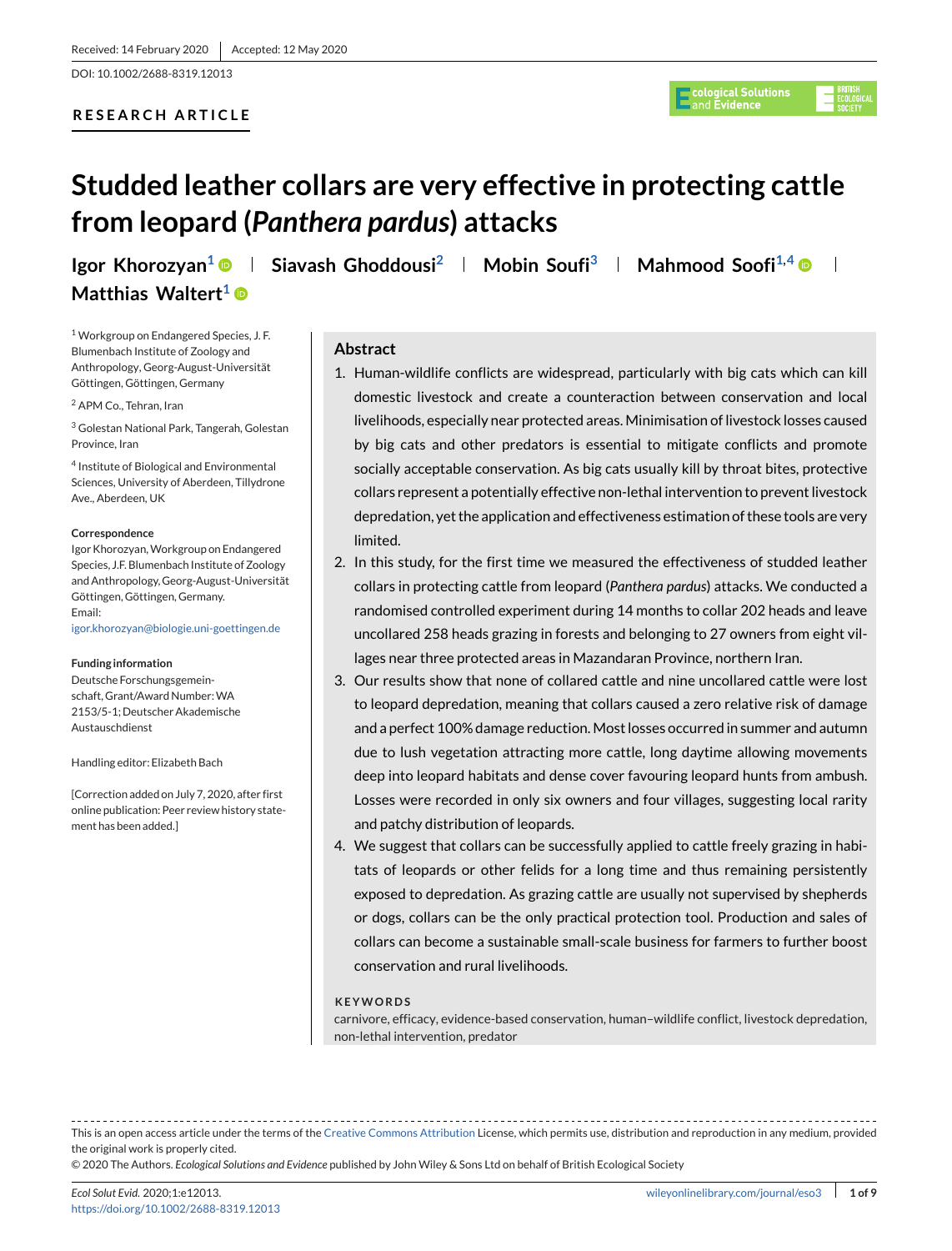# **1 INTRODUCTION**

Human–wildlife conflicts represent a globally widespread challenge for biodiversity conservation and socio-economic development, especially in rural and suburban areas (Thirgood, Woodroffe, & Rabinowitz, 2005). In most cases, such conflicts arise from financial, social and psychological losses associated with depredation on domestic or game animals, damage to crops or recreational areas, nuisance behaviour, wildlife collisions with human-made objects such as vehicles or windmills, or attacks on people (VerCauteren, Dolbeer, & Gese, 2012). Conflicts also can ensue from fear or traditional hostility to wildlife species even when losses are minimal and further exacerbate when losses increase (Pooley et al., 2017). Therefore, minimisation of wildlifecaused losses is essential to alleviate human–wildlife conflicts, improve local attitudes to wildlife and promote conservation in balance with socio-economic development.

Big cats, including the lion (*Panthera leo*), tiger (*P. tigris*), jaguar (*P. onca*), leopard (*P. pardus*), snow leopard (*P. uncia*), puma (*Puma concolor*) and cheetah (*Acinonyx jubatus*), are among the main drivers of such conflicts as they may kill livestock or ranched game species and, in rare occasions, cause human fatalities or serious injuries (Khorozyan, Ghoddousi, Soofi, & Waltert, 2015a; Krafte Holland, Larson, & Powell, 2018). These conflicts are expected to increase with the global rise of the human population, livestock numbers and an overlap of grazing grounds with natural habitats (Cardillo et al., 2004; Di Minin et al., 2016; Robinson et al., 2014). Although big cats tend to kill only an insignificant portion of total living livestock, depredation losses can be substantial for small-scale livestock owners who are poor and usually deprived of alternative sources of income (Dickman, 2010; Wang & Macdonald, 2006). Retaliatory or preventive killing of big cats is common, but usually illegal as five out of seven big cats are globally threatened with extinction and officially protected, with regional populations and subspecies being much more imperilled (IUCN, 2019). As protected areas serve the main strongholds for big cats, rural communities living around or inside them are most vulnerable to depredation losses, which create a deep-seated conflict between conservation and local livelihoods (Ugarte, Moreira-Arce, & Simonetti, 2019). This is a serious challenge for conservation as protected areas are usually small, insufficient for wide-ranging big cats and have limited capacities for expansion (Di Minin et al., 2016).

The time is running out fast for predators, hence radical innovations leading to novel hands-on experience and high risk–high gain solutions are required to make tangible changes in evidence-based conservation (Hazzah, Chandra, & Dolhenry, 2019). Livestock protection interventions are required to curb depredation and promote predator conservation, but only if wild prey is sufficient and predators are not expected to reduce or disappear when the access to livestock is limited by its protection (Breitenmoser et al., 2005). Comparative studies of anti-predator intervention effectiveness are most useful to extract the best and most effective interventions for their application in practice (Khorozyan & Waltert, 2019a; van Eeden et al., 2018), with the priority being given to long-lasting interventions, which reduce the ability of predators to become habituated (Khorozyan & Waltert, 2019b). Impor-

tantly, proper estimation of effectiveness needs a methodological standardisation through the randomised assignment of control or counterfactual (without intervention) and treatment (with intervention) samples (Treves, Krofel, Ohrens, & van Eeden, 2019; van Eeden et al., 2018).

One of potentially effective non-lethal interventions to protect livestock from big cat attacks is the protective collar, which provides a physical barrier and prevents the animal's death (Khorozyan & Waltert, 2019a). Big cats are well known to kill their prey by a throat bite that blocks the windpipe and causes suffocation (Kitchener, Van Valkenburgh, & Yamaguchi, 2010). As livestock grazing practices can be spatially and seasonally variable, often bringing livestock inside predator habitats and predisposing them to depredation, it seems logical to fit livestock with protective collars against predator attacks. Protective spiked collars have been used since the medieval times for shepherd dogs against wolf (*Canis lupus*) attacks (Gräslund, 2004), but they can be ineffective as wolves usually attack from the rear and flanks (Fedderwitz, 2010). Spiked collars are also practiced to prevent the entanglement of African wild dogs (*Lycaon pictus*) in wire neck snares (Jenkins, Silva-Opps, Opps, & Perrin, 2015; Leigh, 2005). Very few studies are published about the use and effectiveness of protective collars to reduce livestock depredation by big cats and co-existing predators. Epoxy-coated metal mesh collars were very effective in protecting domestic sheep from leopards and caracals (*Caracal caracal*) and less so from black-backed jackals (*Canis mesomelas*), which are able to habituate by attacking the animal hindquarters (du Plessis et al., 2018; McManus, Dickman, Gaynor, Smuts, & Macdonald, 2015; Smuts, 2008). Leather collars with or without repellents failed to protect domestic sheep from the Eurasian lynx (*Lynx lynx*) and coyotes (*Canis latrans*) (Angst, Hagen, & Breitenmoser, 2002; Burns & Mason, 1996; du Plessis et al., 2018). Plastic collars were very effective against blackbacked jackals, but not against leopards and caracals in South Africa (Smuts, 2008; Snow, 2008). Therefore, collar reinforcement with metal parts is essential to successfully protect livestock from felids, which have shorter jaws and a stronger bite than canids (Kitchener et al., 2010) and can kill an animal by puncturing a leather or plastic collar (du Plessis et al., 2018; Smuts, 2008). The application of protective collars with poison capsules is now very restricted due to environmental hazards such as scavenger poisoning (Snow, 2008; VerCauteren et al., 2012). Although not protective per se, bell collars are also able to protect livestock by warding off predators (Smuts, 2008; Snow, 2008) but their effectiveness is low as predators habituate quickly and can even be attracted by associating bell sounds with prey (Knarrum et al., 2006; Loveridge et al., 2017).

In this paper, we describe the first-ever application of studded leather collars to protect livestock from big cats on an example of freely grazing cattle, which are often killed by leopards in deep forests of northern Iran.We performed a random controlled experiment and estimated the effectiveness of studded leather collars in reducing cattle losses to leopard attacks. Finally, we suggest using these collars as a practical, effective, user-friendly and locally affordable tool to curb cattle losses to leopards and other big cats, particularly near protected areas.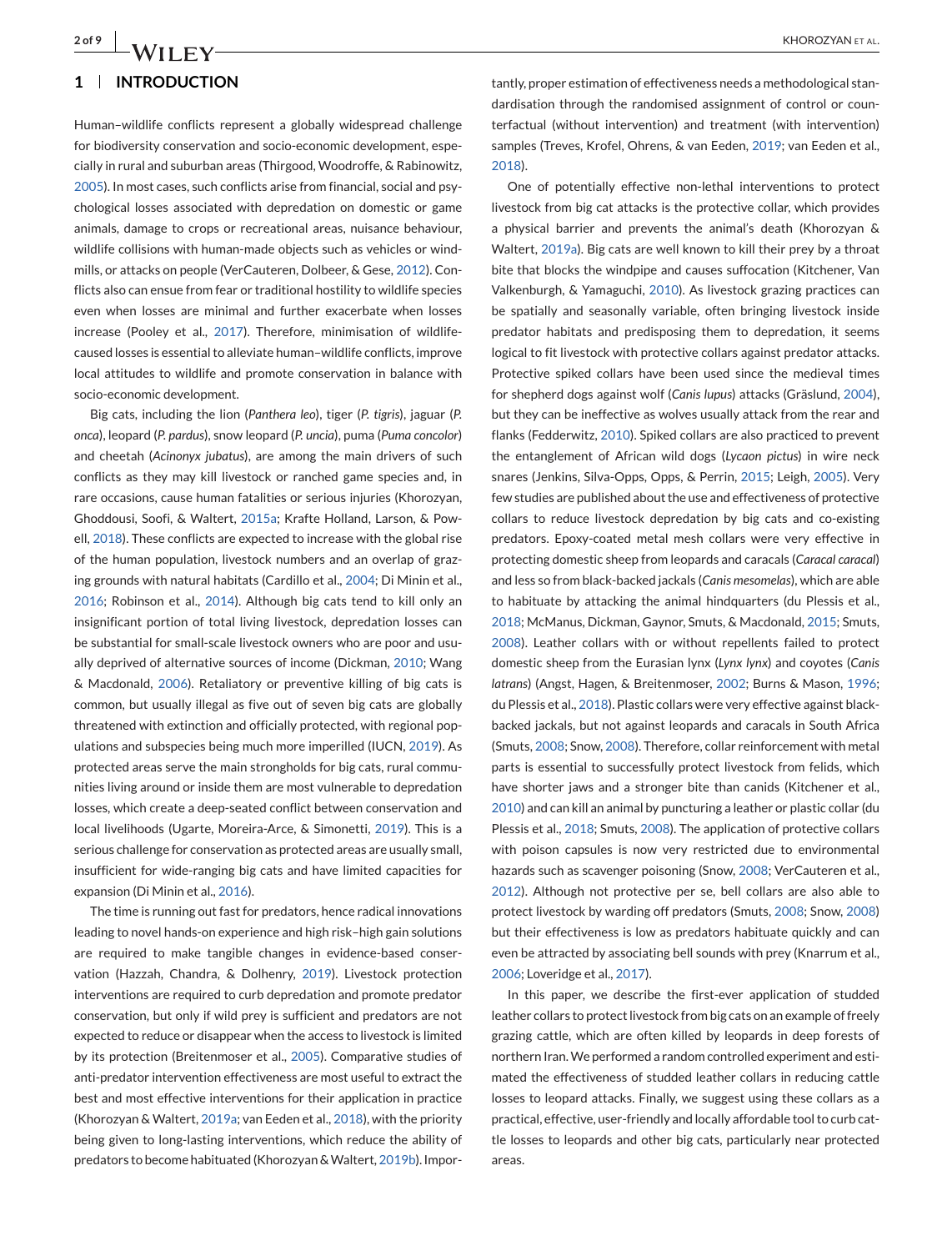<span id="page-2-0"></span>

**FIGURE 1** Location of villages where cattle were collared in this study. Abbreviations: NHA, no-hunting area; NP, national park

# **2 MATERIALS AND METHODS**

# **2.1 Study area**

We carried out this study in Mazandaran Province of northern Iran (Figure 1), which represents the core range of the leopard in the country and the Middle East in general (Ebrahimi, Farashi, & Rashki, 2017; Parchizadeh & Adibi, 2019). Our study area (1,644.9 km<sup>2</sup>) was located in the Hyrcanian or Caspian forest, a Tertiary relict primeval deciduous temperate forest which is nominated as a UNESCOWorld Heritage Site and makes part of the Caucasus-Anatolian-Hyrcanian temperate forest ecoregion and the Caucasus biodiversity hotspot (Marchese, 2015; Olson & Dinerstein, 2002; Sagheb-Talebi, Sajedi, & Pourhashemi, 2014). The Hyrcanian forest extends over the northern slopes of the Alborz Ridge in Iran and the Talysh Ridge in Azerbaijan along the southern coastline of the Caspian Sea. In Iran, it covers the provinces of Golestan, Mazandaran and Gilan (Sagheb-Talebi et al., 2014).

The leopard in Iran and adjoining countries is represented by the globally endangered Persian leopard (*P.p. tulliana* = *P.p. ciscaucasica* = *P.p. saxicolor*). Iran retains the largest population of this subspecies (550–850 individuals) and covers over 75% of its global range, mostly within the Alborz Ridge (including the Hyrcanian forest) and the Zagros Ridge (Parchizadeh & Adibi, 2019). Leopard densities in our study area and other parts of the Hyrcanian forest are unknown, but they are expected to be low due to large-scale prey decline, habitat loss and poaching (Soofi et al., 2018, 2019). The main prey of leopards in this habitat are the bezoar goat (*Capra aegagrus*), wild boar (*Sus scrofa*), roe deer (*Capreolus capreolus*) and red deer (*Cervus elaphus*), but only wild boar not being hunted by local Muslim population can be considered as common and widespread (Ghoddousi et al., 2017). Therefore, insufficiency of prey resources can cause livestock depredation and human– leopard conflicts in this key area (Soofi et al., 2019).

Despite its unique biodiversity, the Hyrcanian forest is insufficiently protected and its environmental degradation is widespread (Soofi et al., 2018, 2019). The forest has been overgrazed by livestock, primarily cattle of Mazandarani breed, which are kept for milk, dairy products, beef and breeding. Stud cattle and cows with calves are usually kept in village sheds, but most cattle graze freely in forest without attendance by shepherds or dogs (Babrgir, Farhadinia, & Moqanaki, 2017; Khorozyan et al., 2017; Noack, Manthey, Ruitenbeek, & Mohadjer, 2010). Cattle numbers are heavily biased towards cows, and bulls are very few (0–2 per owner, rarely more; pers. observ.). Occasionally, cows with calves are also left grazing in forest. Grazing in forest is common during the warm season lasting usually from March–April to October–November and also during warm winters. Most owners drive their cattle to sheds in the evening and release for free grazing in the next morning, but some others let their cattle stay overnight in forest (Khorozyan, Ghoddousi, Soufi, Soofi, & Waltert, 2018).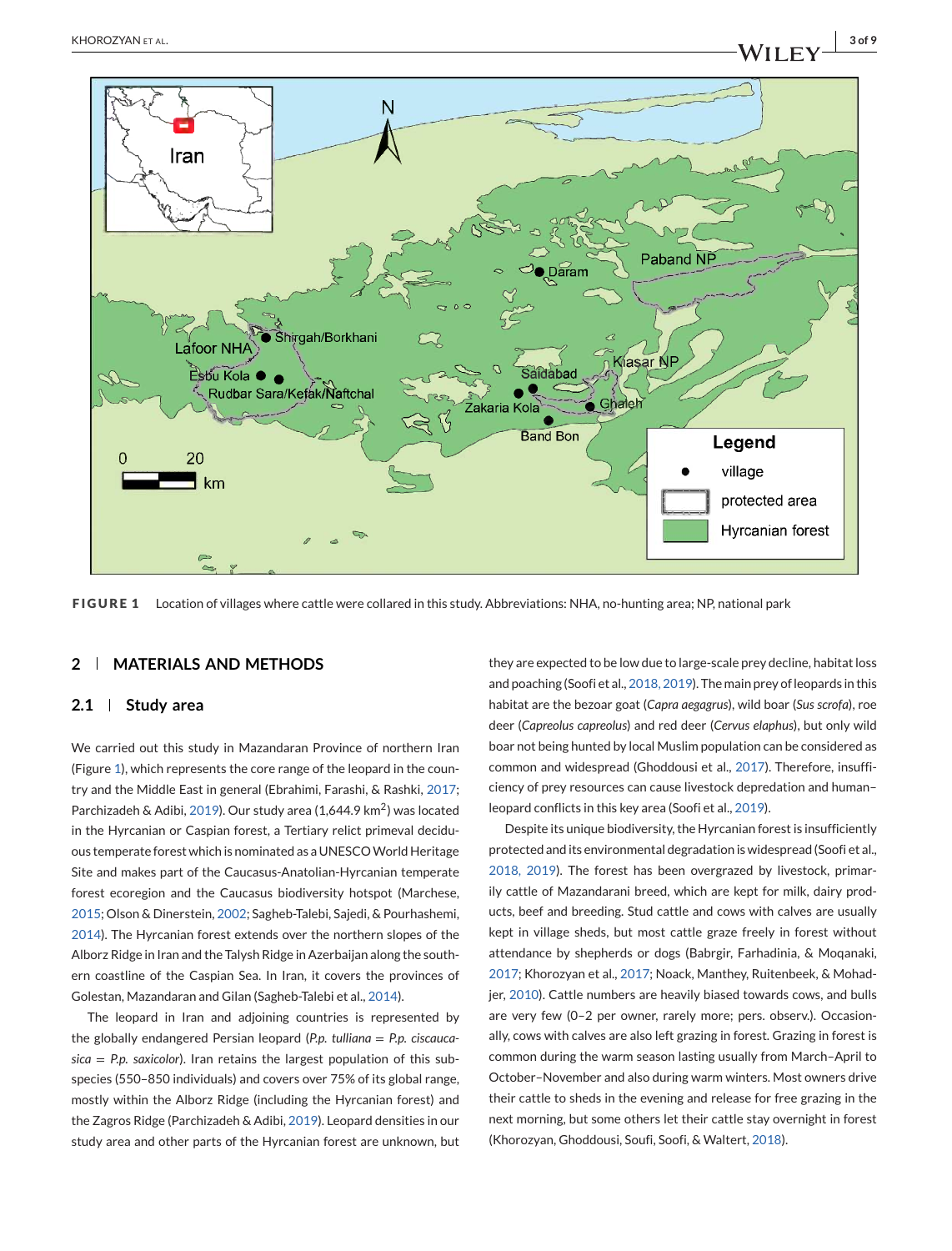<span id="page-3-0"></span>Cattle spend most of their time in forest in this region, especially during the warm season, and thus their depredation by leopard is common (Babrgir et al., 2017; Khorozyan et al., 2017, 2018; Khorozyan, Soofi, Hamidi, Ghoddousi, & Waltert, 2015b; Soofi et al., 2019). As a result, Mazandaran Province is one of the hotspots of leopard killing from retaliation (Parchizadeh & Adibi, 2019; Soofi et al., 2019). Leopards tend to attack cattle away from villages, and we are not aware of depredation cases in villages or livestock sheds.

## **2.2 Study design and data collection**

We randomly sampled 27 cattle owners living in villages with the highest levels of cattle depredation by leopards in Mazandaran Province (Figure [1\)](#page-2-0). Twenty-one of these owners were involved in the previous study (Khorozyan et al., 2018) and six were new in order to replace owners who sold cattle, moved to other grazing grounds or were reluctant to participate. All owners were informed about their anonymity and study aims and gave their consent to participate. Most of them (*n* = 24) had a previous experience of cattle losses to leopards and few (*n* = 3) did not lose cattle before. All owners kept their cattle overnight in sheds so they could monitor and record depredation cases immediately in the evening when cattle returned from the forest. They recorded depredation only by leopards based on their direct sightings, presence signs and carcass utilisation, and they were able to successfully distinguish it from depredation by wolves, which also can be present in the study area (Khorozyan et al., 2018; Soofi et al., 2019).

We conducted our initial survey in September 2017 to record the numbers of cattle grazing in forest and the distribution of their sex (bull, cow), age (adult > 2 years, calf < 2 years) and colouration (black, blackand-white, grey, red and red-and-white) as these factors are important in cattle selectivity by leopards (Khorozyan et al., 2018). Based on this information, we estimated the numbers of collars to be used in each household. We showed the prototype Cane Corso collars (see below) to the owners and discussed their attitudes to collars and views on collar practicality so that to make intervention planning a participatory and locally accepted process (Treves, Wallace, & White, 2009).

During the second survey in October–November 2018 (*n* = 23 owners) and March 2019 ( $n = 4$ ), owners randomly collared about half of their cattle under our supervision and each owner held a control (uncollared cattle) and a treatment (collared cattle) sample in nearly equal proportions. We also strived to keep equal proportions for each sex, age and colouration. As each owner's cattle graze in the same place, we assumed that collared and uncollared cattle of the same owner were equally available to leopards and had the same chance to be killed. Thus, we secured a random assignment of each cattle individual as either control or treatment to fulfil the requirements of the 'golden standard' in conservation effectiveness studies (Treves et al., 2019; van Eeden et al., 2018).

We ordered collars from a workshop in Tehran, which specialised in making spiked dog collars, harnesses, saddles and similar products. The collar represented a strong reddish-brown coloured leather belt marked by the alternating rows of stainless studs and spikes (Figure [2\)](#page-4-0).

The size of the collar was 105 cm long and 11 cm wide. Its design was borrowed from the model C91##1033 3-inch nickel spiked and studded leather Cane Corso collar used for big dogs [\(https://www.all](https://www.all-about-cane-corso-dog-breed.com)[about-cane-corso-dog-breed.com\)](https://www.all-about-cane-corso-dog-breed.com). The collar had a wide body with studs and spikes and a narrow tail to fix the collar by passing it through the buckle and putting two prongs into corresponding holes (Figure [2\)](#page-4-0). When put on an animal, the studded body of the collar was placed on the throat and the collar's tail with the buckle was on the nape. To prevent theft, the collar was equipped with two D-rings near the buckle and a chain near the root of the collar's tail, which were fixed by the key lock (Figure [2\)](#page-4-0). During the study, many owners complained that spikes used to be easily detached when cattle browsed in dense vegetation and some owners also noted that collars were too loose on thin necks of their cattle. To solve this problem, we shortened 50 collars and replaced their spikes with studs. The price per unit was 25 Euro for an original collar and 9 Euro for collar shortening and spike replacement. Throughout the study, we successfully used both types of collars as the detachment of spikes did not affect the functioning of collars.

Beginning from the third survey in November 2018 (*n* = 23 owners) and April 2019 (*n* = 4), we conducted monthly monitoring surveys until December 2019 inclusive to visit the owners, record their losses to leopards among collared and uncollared cattle, know about problems with collars and solve them as soon as possible. We replaced collars when they were torn, lost or when owners asked for smaller collars. During winter (November–March), collars were kept on the cattle grazing in forest but removed from the cattle wintering in sheds or grazing inside the village because here they were safe from leopard attacks. Every case of cattle loss, no matter if it was collared or not, was thoroughly investigated by the owner and reported to Department of Environment in case it was found to be associated with the signs of a leopard kill.

#### **2.3 Data analysis**

We recorded cattle losses, including leopard kills, among collared and uncollared individuals in relation to owners, villages and seasons. We measured the shortest straight distances between village centres and boundaries of protected areas (km) and calculated their correlation with the numbers of cattle killed by leopards using the Spearman correlation coefficient (*ρ*). We applied the Mann–Whitney test to compare control and treatment samples and used the standard error (SE) as a measure of variation throughout the text. We measured the effectiveness of collaring as the relative risk of damage (*RR*; Khorozyan & Waltert, 2019a, 2019b):

$$
RR = \frac{A/N_t}{B/N_c},\tag{1}
$$

where *A* is the number of collared cattle killed by leopards, *B* is the number of uncollared cattle killed by leopards,  $N_t$  is the total number of collared cattle (treatment sample size) and  $N_c$  is the total number of uncollared cattle (control sample size). So, *RR* represents a ratio of the probability of damage risk with the intervention to the probability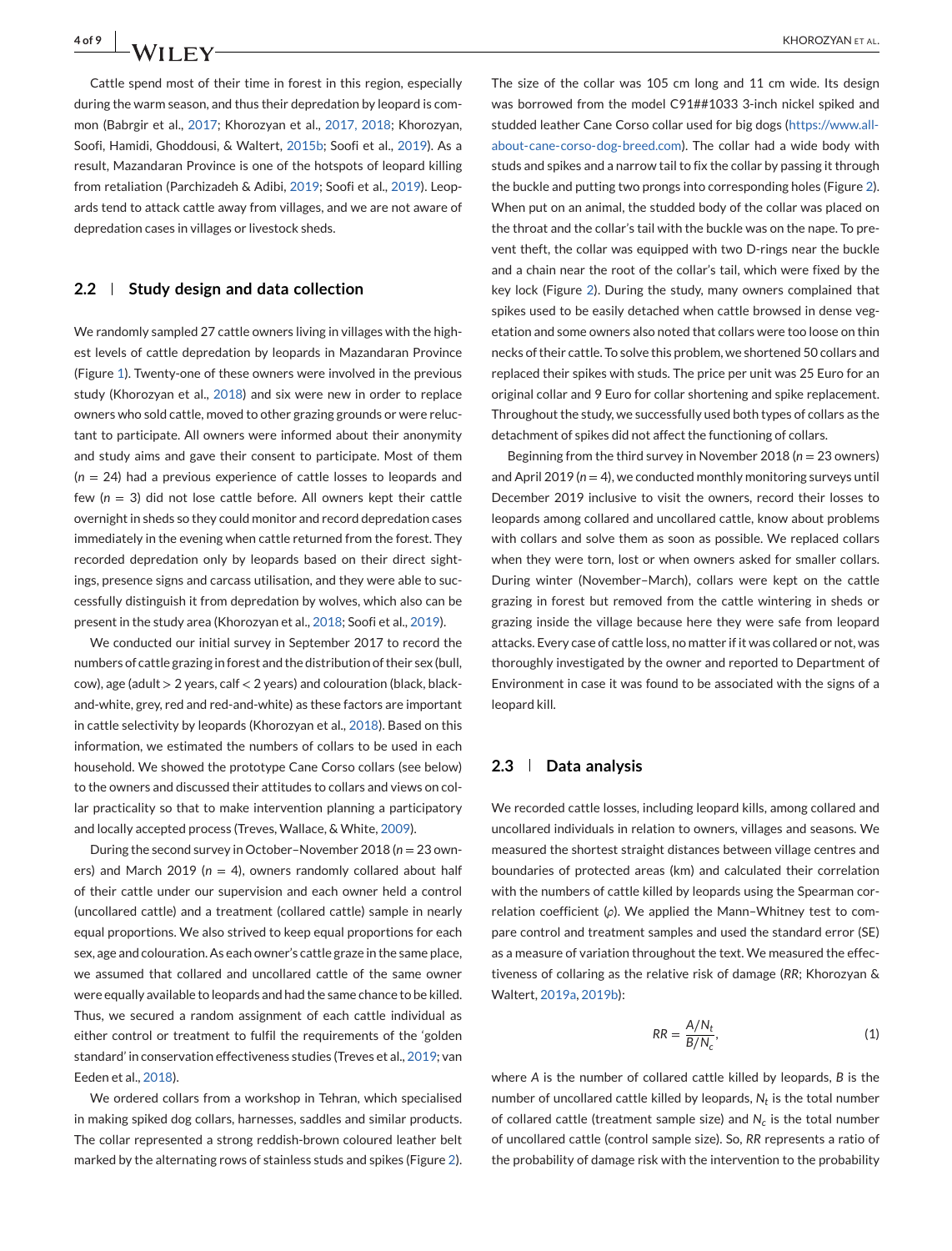<span id="page-4-0"></span>

**FIGURE 2** Protective collar designed for cattle protection in this study: general appearance (a, b), chain lock (c) and collared cattle before being released into the forest (d). Photos: I. Khorozyan (a–c) and S. Ghoddousi (d)

of damage risk without the intervention. Interventions are countereffective at *RR* > 1, ineffective at *R* close to 1, effective at *RR* < 1 and become most effective at *RR* = 0 when *A* = 0 (Khorozyan & Waltert, 2019a). We calculated *RR* for each owner, monitoring month, and in total in cases when cattle were killed in control samples (i.e.  $B > 0$ ), otherwise *RR* was undefined. We transformed *RR* into the percentage of damage reduction (*DR*) as  $DR = (1 - RR) \times 100$  (Khorozyan & Waltert, 2019a, 2019b). We used IBM SPSS 26.0 for statistical analysis.

# **3 RESULTS**

We conducted our experiment with 460 heads of cattle belonging to 27 owners (26 men, 1 woman) living in eight villages near Kiasar National Park, Paband National Park and Lafoor No-Hunting Area, Mazandaran Province, northern Iran (Figure [1\)](#page-2-0). Out of this stock, we collared 202 heads (43.9%) as a treatment sample and left the remaining 258 heads (56.1%) uncollared as a control sample. Each owner had on average 17.0  $\pm$  2.5 (range 3-50) heads including 7.5  $\pm$  1.1 (range 1-23) collared and 9.6  $\pm$  1.5 (range 1–30) uncollared individuals. The sample included 22 collared versus 46 uncollared males, 180 collared versus 212 uncollared females, 178 collared versus 235 uncollared adults, 24 collared versus 23 uncollared calves, 73 collared versus 99 uncollared black individuals, 90 collared versus 109 uncollared black-and-white individuals, 4 collared versus 3 uncollared grey individuals, 32 collared versus 45 uncollared red individuals, and 3 collared versus 2 uncollared redand-white individuals. All collared and uncollared cattle were healthy. The distribution of total number, sex, age and colouration of cattle did not differ between treatment and control samples across the owners (Mann-Whitney U varied from 278.0 to 364.0, p value varied from 0.110 to 0.979).

We recorded 31 cases of cattle loss from November 2018 to December 2019, including 12 collared cattle and 19 uncollared ones (Table [1\)](#page-5-0). None of collared cattle and nine uncollared cattle were lost to leopard depredation, meaning that *RR* = 0 and *DR* = 100% due to the use of collars. This pattern of perfect protection by collars was consistent across the owners and monitoring months in spite of changes in numbers of collared and uncollared cattle over time (Figure [3\)](#page-5-0). The numbers of collared cattle decreased, and those of uncollared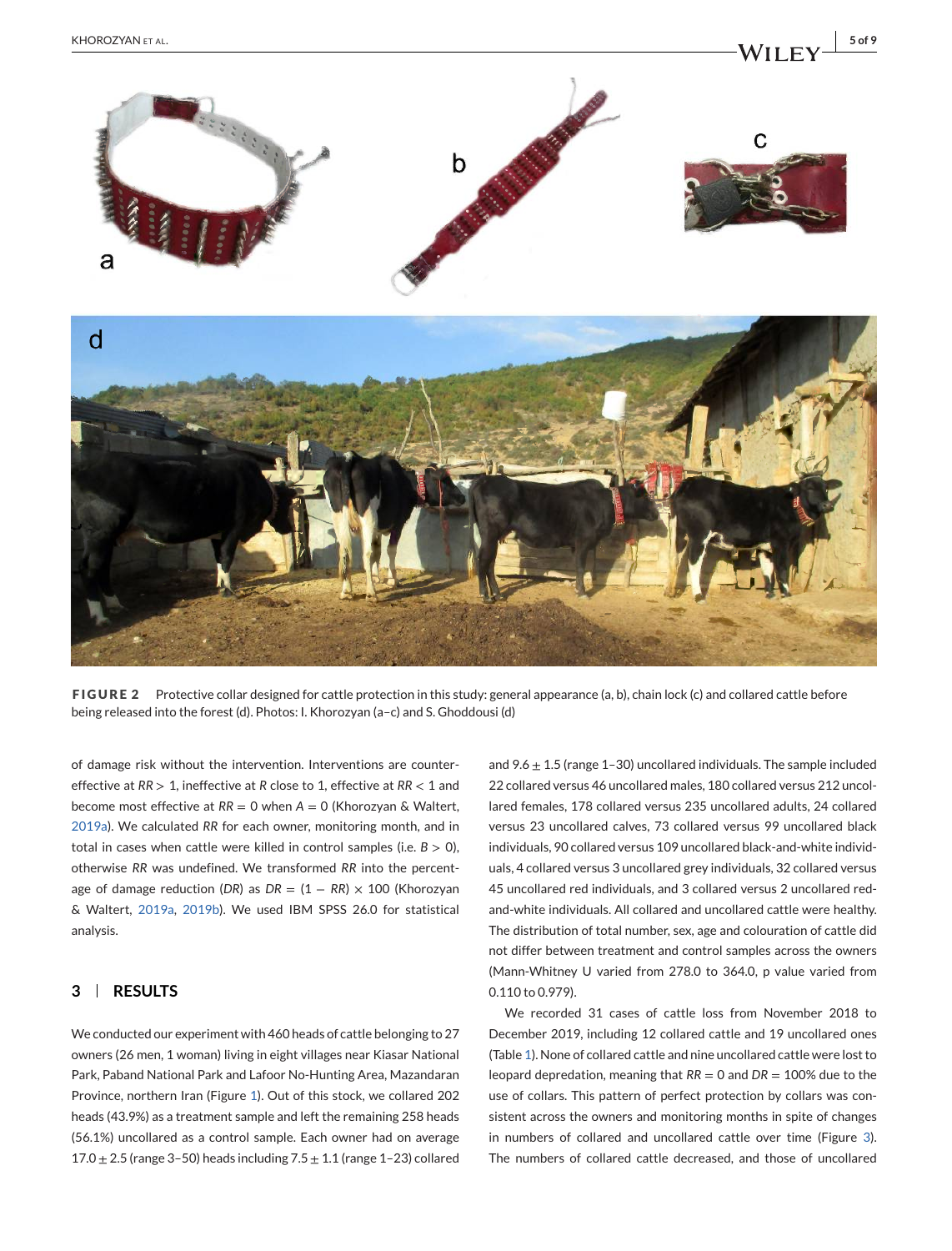<span id="page-5-0"></span>**TABLE 1** Numbers of lost individuals of collared and uncollared cattle in this study

| Causes                 | Collared<br>cattle | Uncollared<br>cattle |
|------------------------|--------------------|----------------------|
| Killed by leopards     | $\Omega$           | 9                    |
| Consumed a plastic bag | $\mathbf{1}$       | $\Omega$             |
| Died in flood          | 1                  | 0                    |
| Fell from cliff        | $\mathbf{1}$       | $\Omega$             |
| Lost                   | 2                  | 0                    |
| Sold                   | 7                  | 10                   |
| Total                  | 12                 | 19                   |



**FIGURE 4** Relationship between the numbers of cattle killed by leopards and the numbers of cattle grazing in forest per owner

# **4 DISCUSSION**

Our study has shown that studded leather collars put on cattle protected them very effectively and, overall, the losses of cattle to leopard depredation decreased by 100%. We suggest that this tool can be successfully applied to cattle freely grazing in habitats of leopards or other felids for a long time and thus remaining persistently exposed to depredation. As grazing cattle disperse widely and their control by shepherds or dogs is difficult (Khorozyan et al., 2017), they are usually left unsupervised during grazing and collars can be the only practical tool to protect them from predators. We did not test collars on sheep, goats and other livestock species but suppose they could work well also in these cases, when adjusting collar size appropriately. Production and sales of these collars can become a sustainable small-scale business for farmers (Smuts, 2008).

Depredation of cattle, all of which had no collars, occurred mostly during summer and autumn. These seasons are marked by lush vegetation attracting more cattle for free grazing, long daytime allowing movements deep into leopard habitats and dense cover favouring successful predation by leopards from ambush (Khorozyan et al., 2018).



**FIGURE 3** Changes in total numbers of collared and uncollared cattle (a) and in average numbers of collared and uncollared cattle per owner (b) during the monitoring. Variation of numbers in (b) is given in standard error. Abbreviations of *Nt* and *Nc* are taken from Equation [\(1\)](#page-3-0)

cattle increased, in winter time (November–March) when many cattle were kept grazing inside villages or stayed in sheds (see above). Also, cattle numbers changed due to additional collaring in March 2019 (56 collared and 54 uncollared individuals), mortality and sales (Table 1).

Collared individuals were sold ( $n = 7$ ), lost in forest without traces of depredation or other causes (*n* = 2) or died from accidents (*n* = 3). Leopard kills were limited to only six cattle owners from four villages distant from each other (Saidabad, Shirgah/Borkhani, Daram and Esbu Kola; Figure [1\)](#page-2-0). Of these, only one owner, from Daram, experienced the loss of four individuals (two calves and two cows) and the others incurred only one loss each. Most cattle were killed by leopards in summer (two in June and one in August) and autumn (two in October and two in November), with one more killed in spring (April) and another one in winter (December). The numbers of cattle killed by leopards were not associated with the numbers of cattle grazing in forest per owner (Figure 4) and with distances between villages and protected areas ( $\rho = 0.156$ ,  $p = 0.711$ ). Because of the small sample of cattle kills, we did not estimate leopard selectivity for sex, age and colouration of cattle.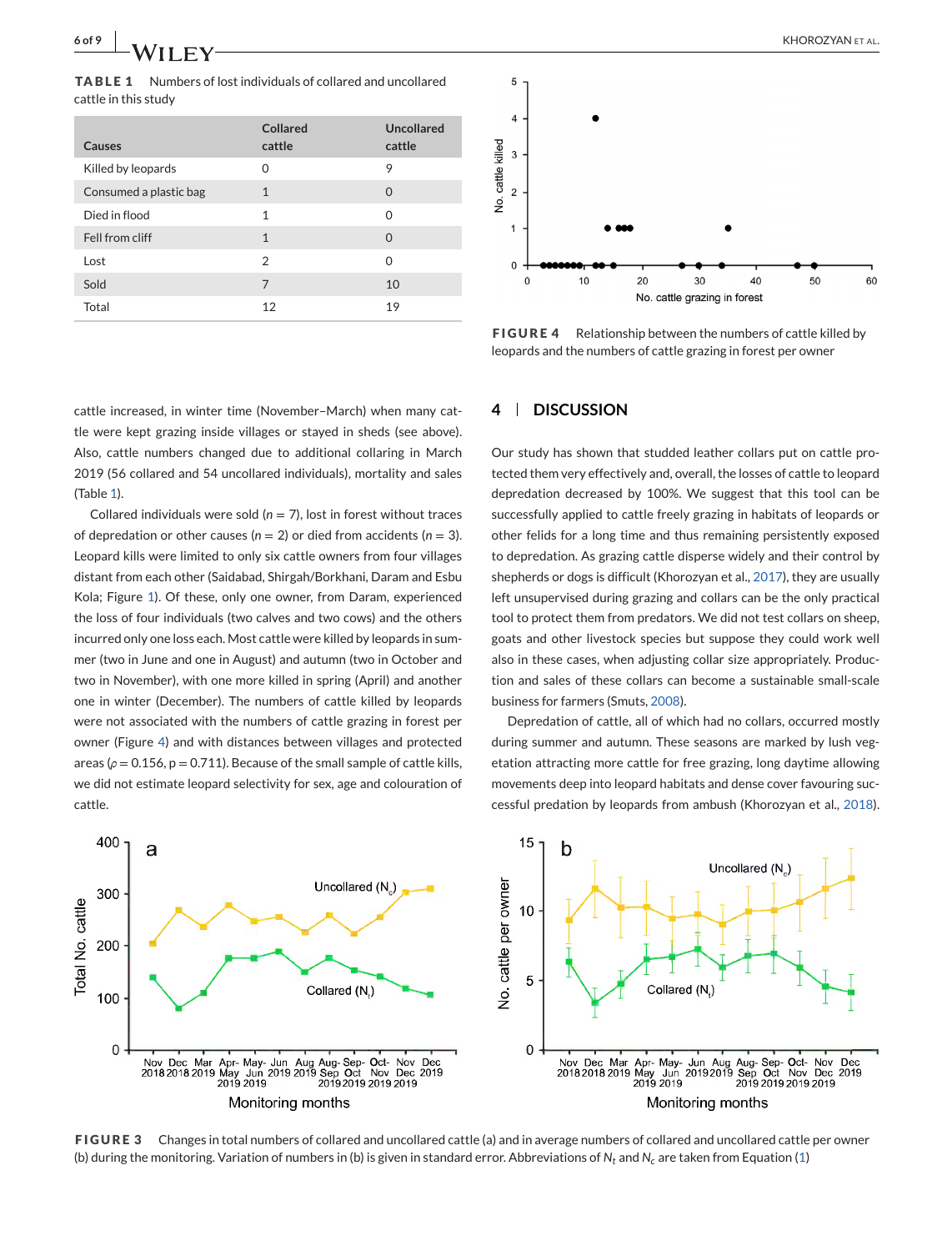So, at the large scale of the study area cattle depredation rates appear to be related to the availability and catchability of cattle, which is in agreement with other studies (Balme, Hunter, & Slotow, 2007; Ghoddousi et al., 2016). However, we did not find a relationship between depredation rates and available cattle numbers at the fine scale of households. Possibly, this is caused by large space requirements of leopards and the distribution of several grazing grounds of the households and villages within a single leopard's space use area. Leopards in Iran use areas up to 2,269  $km^2$  and, like elsewhere, non-resident individuals wander over much larger areas than resident conspecifics confined to their smaller home ranges (Farhadinia, Johnson, Macdonald, & Hunter, 2018). In light of this, it is plausible that leopards would kill cattle once they become available throughout a space use area, with these kills being random in relation to individual households. This is also supported by the fact that cattle were killed across different households and only one owner experienced repeated losses to leopard attacks. All this indicates local rarity and patchy distribution of leopards (Soofi et al., 2018) and the spatial confinement of their space use areas to certain villages and grazing grounds. Lack of correlation between distances to protected areas and the numbers of cattle killed by leopards could be linked to the spatial fragmentation described above and also indicate a small size of protected areas for local leopards (Figure [1\)](#page-2-0).

Scientific information about the effectiveness of protective collars against predators is limited, particularly for felids. The analysis of data from McManus et al. (2015) demonstrates a 68% decrease in sheep depredation by caracals, leopards and black-backed jackals in South African farms due to the use of epoxy-coated metal mesh collars in comparison with lethal control. In this study, data were lumped for all three species so it was impossible to determine the effectiveness against each of them. The effectiveness of leather collars in protecting sheep from Eurasian lynx in Switzerland could not be calculated because of no kills in control samples, but collared sheep comprised over half of all lynx kills and it was concluded that these collars were ineffective (Angst et al., 2002). Using original data for effectiveness calculations, we found that bell collars increased sheep losses to brown bears (*Ursus arctos*) in Norway by 2.5 times (Knarrum et al., 2006) and cattle losses to lions in Zimbabwe by two times (Loveridge et al., 2017) instead of reducing them because predators learned to associate the sound of bells with available prey.

Previously, we already borrowed the South African experience with metal mesh collars (McManus et al., 2015; Smuts, 2008) and applied them to cattle, sheep and goats in villages near Golestan National Park, Iran, to the east of our current study area. However, that study was unsuccessful as collars caused skin irritation and cattle could not properly feed and lick their calves, what led to decrease in cattle productivity. In sheep, these collars could be applied only during the periods of fully grown fleece but not in summer when sheep were sheared. For these reasons, we immediately stopped collaring. Following this experience, it became evident that collars may work because their application is convenient for livestock owners and local attitudes to collars are generally positive, but these collars must essentially be flexible and

The application of collars in the present study had only minor problems, all of which were correctable. Many cattle owners said that spikes could be detached from collars when cattle browsed in dense vegetation, and some others informed us that collars were too long for their cattle, which often have thin necks. We produced a new batch of shorter collars with studs only, and the problem was generally solved. A few owners expressed fears that collars could make their cattle entangled in branches and die, but we dissuaded them from non-use through informal discussions and demonstrations on available animals. We also heard that collars could be wider to cover a larger area of the throat, but we did not make changes as they could limit neck movements and cause the same problems as with metal collars mentioned above. We found that a few collared cattle died from man-made and natural accidents, but uncollared cattle did not (Table [1\)](#page-5-0). We are confident that this is a small sample bias and not a sign of the predisposal of collared cattle to potentially deadly actions as our surveys showed no effects of collars on animal behaviour. Therefore, a key requirement for successful application of collars is having a local team of specialists who could monitor the situation regularly, keep close contacts with locals and support them and react fast for troubleshooting.

We also did our best to make collars harmless for leopards. The spikes used in collars were only 1-cm long, and the studs did not protrude over the surface. Producers of our collars and South African farmers and conservationists with whom we cooperated (J. McManus, pers. comm.) informed us of no complaints about the damage to dogs, leopards or other predators that collars might inflict.

We conclude that studded leather collars were very effective in reducing cattle losses to leopard attacks and suggest them as a practical tool to alleviate human conflicts with leopards and possibly other felids over livestock depredation. Testing of collars for their effectiveness in different localities and livestock species against felids should be practiced and published in the scientific literature even if results are negative, contradictory or inconclusive. Production and sale of collars can become a small-scale local business for farmers, but their use requires appropriate size adjustments and careful monitoring.

#### **CONFLICT OF INTEREST**

The authors declare no conflict of interest.

# **AUTHORS' CONTRIBUTIONS**

IK, MahS and MW conceived the ideas and designed methodology; SG, MS, IK and MahS collected the data; IK and MW led the writing of the manuscript. All authors contributed critically to the drafts and gave final approval for publication.

#### **ACKNOWLEDGEMENTS**

Funding to IK, SG, MS and MW was provided by German Research Foundation [\(Deutsche Forschungsgemeinschaft,](#page-0-0) DFG), grant WA 2153/5-1. MahS was supported by Deutscher Akademische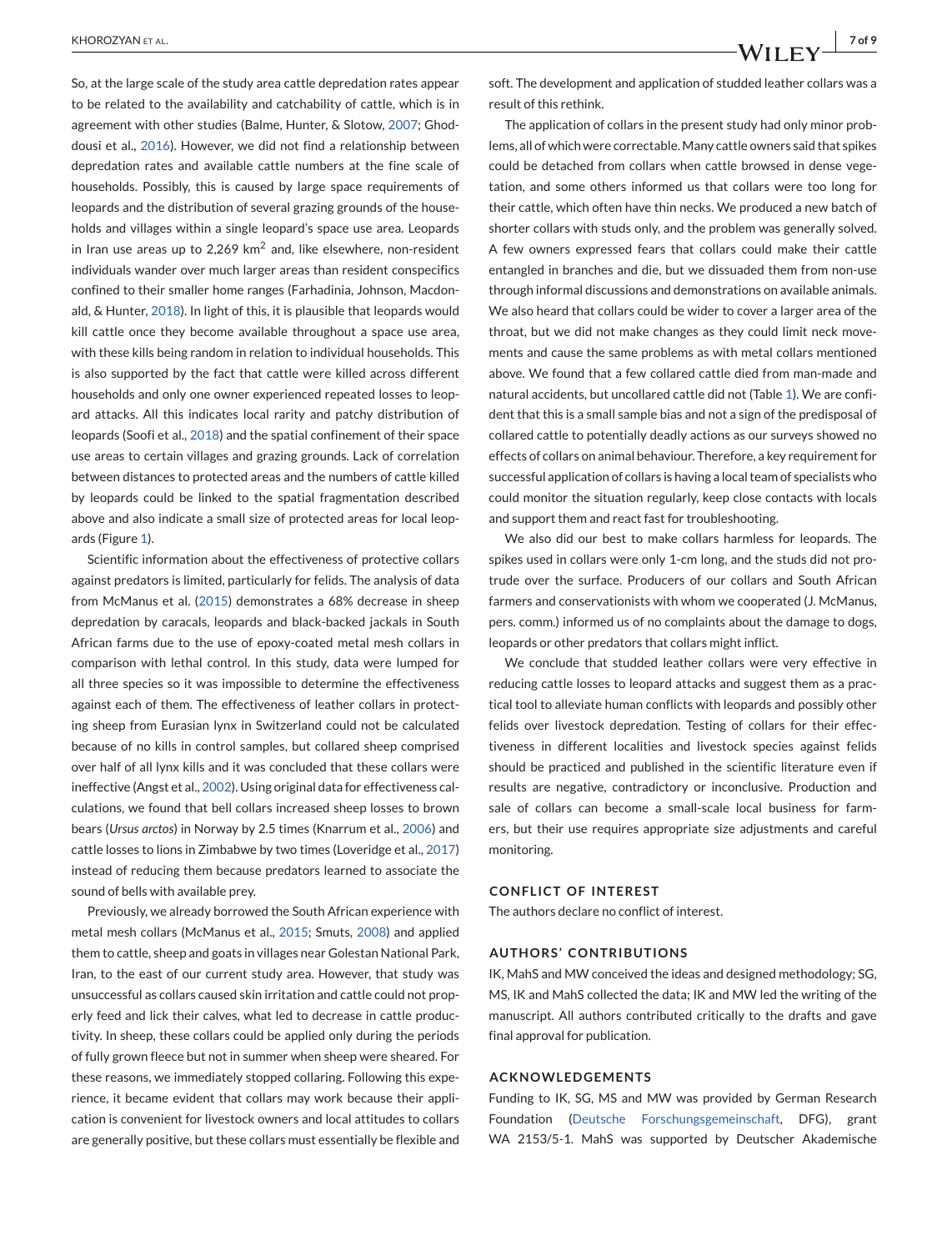**8 of 9 KHOROZYAN** ET AL.

Austauschdienst – Postdoctoral Researchers International Mobility Experience (DAAD-PRIME). This study was conducted in compliance with the permits 96/18445, 97/7877, 97/400/43223 and 98/420/31064 issued by the Department of Environment of Iran. We thank K. Rabiee (Mazandaran provincial office of DoE) for official arrangements and H. Sadeghi, S. Asghari, A. Kalaneh, A. Khorami, A. Boghrat, D. Boghrat and participating cattle owners for field assistance. Ultimately, we appreciate funding from Prince Bernhard Nature Fund and key input by J. McManus, B. Smuts, A. Ghoddousi and H. Abolghasemi during our work with metal mesh collars.

#### **PEER REVIEW**

The peer review history for this article is available at [https://publons.](https://publons.com/publon/10.1002/2688-8319.12013) [com/publon/10.1002/2688-8319.12013](https://publons.com/publon/10.1002/2688-8319.12013)

#### **DATA AVAILABILITY STATEMENT**

Data available from the Dryad Digital Repository [https://doi.org/](https://doi.org/10.5061/dryad.h9w0vt4ft) [10.5061/dryad.h9w0vt4ft](https://doi.org/10.5061/dryad.h9w0vt4ft) (Khorozyan, Ghoddousi, Soufi, Soofi, & Waltert, 2020).

## **ORCID**

**Igor Khorozyan <https://orcid.org/0000-0002-0657-7500>** *Mahmood Soofi* <https://orcid.org/0000-0002-5756-0151> *Matthias Walter[t](https://orcid.org/0000-0001-7053-0291)* <https://orcid.org/0000-0001-7053-0291>

#### **REFERENCES**

- Angst, C., Hagen, S., & Breitenmoser, U. (2002). Übergriffe von Luchsen auf Kleinvieh und Gehegetiere in der Schweiz. Teil II: Massnahmen zum Schutz von Nutztieren. KORA Bericht Nr. 10, Muri, Switzerland.
- Babrgir, S., Farhadinia, M. S., & Moqanaki, E. M. (2017). Socio-economic consequences of cattle predation by the endangered Persian leopard *Panthera pardus saxicolor*in a Caucasian conflict hotspot, northern Iran. *Oryx*, *51*, 124–130. <https://doi.org/10.1017/S0030605315000903>
- Balme, G., Hunter, L., & Slotow, R. (2007). Feeding habitat selection by hunting leopards *Panthera pardus* in a woodland savanna: Prey catchability versus abundance. *Animal Behaviour*, *74*, 589–598. [https://doi.org/10.](https://doi.org/10.1016/j.anbehav.2006.12.014) [1016/j.anbehav.2006.12.014](https://doi.org/10.1016/j.anbehav.2006.12.014)
- Breitenmoser, U., Angst, C., Landry, J. M., Breitenmoser-Würsten, C., Linnell, J. D. C., & Weber, J. M. (2005). Non-lethal techniques for reducing depredation. In R. Woodroffe, S. Thirgood, & A. Rabinowitz (Eds.), *People and wildlife: Conflict or coexistence* (pp. 49–71). Cambridge, UK: Cambridge University Press.
- Burns, R. J., & Mason, J. R. (1996). Effectiveness of Vichos non-lethal collars in deterring coyote attacks on sheep. In R. M. Timm & A. C. Crabb (Eds.), *Proceedings of the 17th Vertebrate Pest Conference* (pp. 204–206). Davis, CA: University of California at Davis.
- Cardillo, M., Purvis, A., Sechrest, W., Gittleman, J. L., Bielby, J., & Mace, G. M. (2004). Human population density and extinction risk in the world's carnivores. *PLoS Biology*, *2*, 0909–0914. [https://doi.org/10.1371/journal.](https://doi.org/10.1371/journal.pbio.0020197) [pbio.0020197](https://doi.org/10.1371/journal.pbio.0020197)
- Dickman, A. J. (2010). Complexities of conflict: The importance of considering social factors for effectively resolving human-wildlife conflict. *Animal Conservation*, *13*, 458–466. [https://doi.org/10.1111/j.1469-1795.2010.](https://doi.org/10.1111/j.1469-1795.2010.00368.x) [00368.x](https://doi.org/10.1111/j.1469-1795.2010.00368.x)
- Di Minin, E., Slotow, R., Hunter, L. T. B., Pouzols, F. M., Toivonen, T., Verburg, P. H., ... Moilanen, A. (2016). Global priorities for national carnivore conservation under land use change. *Scientific Reports*, *6*, 23814. <https://doi.org/10.1038/srep23814>
- du Plessis, J. J., Avenant, N. L., Botha, A., Mkhize, N. R., Müller, L., Mzileni, N., ... Tafani, M. (2018). Past and current management of predation on livestock. In G. I. H. Kerley, S. L. Wilson, & D. Balfour (Eds.), *Livestock predation and its management in South Africa: A scientific assessment* (pp. 125– 177). Port Elisabeth, South Africa: Centre for African Conservation Ecology/Nelson Mandela University.
- Ebrahimi, A., Farashi, A., & Rashki, A. (2017). Habitat suitability of Persian leopard (*Panthera pardus saxicolor*) in Iran in future. *Environmental Earth Sciences*, *76*, 697. <https://doi.org/10.1007/s12665-017-7040-8>
- Farhadinia, M. S., Johnson, P. J., Macdonald, D. W., & Hunter, L. T. B. (2018). Anchoring and adjusting amidst humans: Ranging behavior of Persian leopards along the Iran-Turkmenistan borderland. *PLoS One*, *13*, e0196602. <https://doi.org/10.1371/journal.pone.0196602>
- Fedderwitz, F. (2010). *Protecting dogs against attacks by wolves (Canis lupus), with comparison to African wild dogs (Lxcaon pictus) and dholes (Cuon alpinus)* (M.Sc. thesis). Linköping, Sweden: Linköping University.
- Ghoddousi, A., Soofi, M., Hamidi, A. K., Lumetsberger, T., Egli, L., Khorozyan, I., ... Waltert, M. (2016). Assessing the role of livestock in big cat prey choice using spatiotemporal availability patterns. *PLoS One*, *11*, e0153439. <https://doi.org/10.1371/journal.pone.0153439>
- Ghoddousi, A., Soofi, M., Khaleghi Hamidi, A., Lumetsberger, T., Egli, L., Ashayeri, S., ... Waltert, M. (2017). When pork is not on the menu: Assessing trophic competition between large carnivores and poachers. *Biological Conservation*, *209*, 223–229. [https://doi.org/10.1016/j.biocon.](https://doi.org/10.1016/j.biocon.2017.02.032) [2017.02.032](https://doi.org/10.1016/j.biocon.2017.02.032)
- Gräslund, A. S. (2004). Dogs in graves a question of symbolism? In B. S. Frizell (Ed.), *PECUS. Man and animal in antiquity* (pp. 167–176). Rome, Italy: Swedish Institute.
- Hazzah, L., Chandra, S., & Dolhenry, S. (2019). Leaping forward: The need for innovation in wildlife conservation. In B. Frank, J. A. Glikman, & S. Marchini (Eds.), *Human-wildlife interactions: Turning conflict into coexistence* (pp. 359–383). Cambridge, UK: Cambridge University Press.
- IUCN (2019). The IUCN red list of threatened species. Version 2019-3. Retrieved from <http://www.iucnredlist.org>
- Jenkins, E., Silva-Opps, M., Opps, S. B., & Perrin, M. R. (2015). Home range and habitat selection of a reintroduced African wild dog (*Lycaon pictus*) pack in a small South African game reserve. *African Journal of Wildlife Research*, *45*, 233–246. <https://doi.org/10.3957/056.045.0233>
- Khorozyan, I., Ghoddousi, S., Soufi, M., Soofi, M., & Waltert, M. (2018). Cattle selectivity by leopards suggests ways to mitigate human-leopard conflict. *Ecology and Evolution*, *8*, 8011–8018. [https://doi.org/10.1002/ece3.](https://doi.org/10.1002/ece3.4351) [4351](https://doi.org/10.1002/ece3.4351)
- Khorozyan, I., Ghoddousi, S., Soufi, M., Soofi, M., & Waltert, M. (2020). Data from: Studded leather collars are very effective in protecting cattle from leopard (*Panthera pardus*) attacks. *Ecological Solutions and Evidence*, e12013. <https://doi.org/10.5061/dryad.h9w0vt4ft>
- Khorozyan, I., Ghoddousi, A., Soofi, M., & Waltert, M. (2015a). Big cats kill more livestock when wild prey reaches a minimum threshold. *Biological Conservation*, *192*, 268–275. [https://doi.org/10.1016/j.biocon.2015.09.](https://doi.org/10.1016/j.biocon.2015.09.031) [031](https://doi.org/10.1016/j.biocon.2015.09.031)
- Khorozyan, I., Soofi, M., Hamidi, A. K., Ghoddousi, A., & Waltert, M. (2015b). Dissatisfaction with veterinary services is associated with leopard (*Panthera pardus*) predation on domestic animals. *PLoS One*, *10*, e0129221. <https://doi.org/10.1371/journal.pone.0129221>
- Khorozyan, I., Soofi, M., Soufi, M., Hamidi, A. K., Ghoddousi, A., & Waltert, M. (2017). Effects of shepherds and dogs on livestock depredation by leopards (*Panthera pardus*) in north-eastern Iran. *PeerJ*, *5*, e3049. [https:](https://doi.org/10.7717/peerj.3049) [//doi.org/10.7717/peerj.3049](https://doi.org/10.7717/peerj.3049)
- Khorozyan, I., & Waltert, M. (2019a). A framework of most effective practices in protecting human assets from predators. *Human Dimensions of Wildlife*, *24*, 380–394. [https://doi.org/10.1080/10871209.2019.](https://doi.org/10.1080/10871209.2019.1619883) [1619883](https://doi.org/10.1080/10871209.2019.1619883)
- Khorozyan, I., & Waltert, M. (2019b). How long do anti-predator interventions remain effective? Patterns, thresholds and uncertainty. *Royal Society Open Science*, *6*, 190826. <https://doi.org/10.1098/rsos.190826>